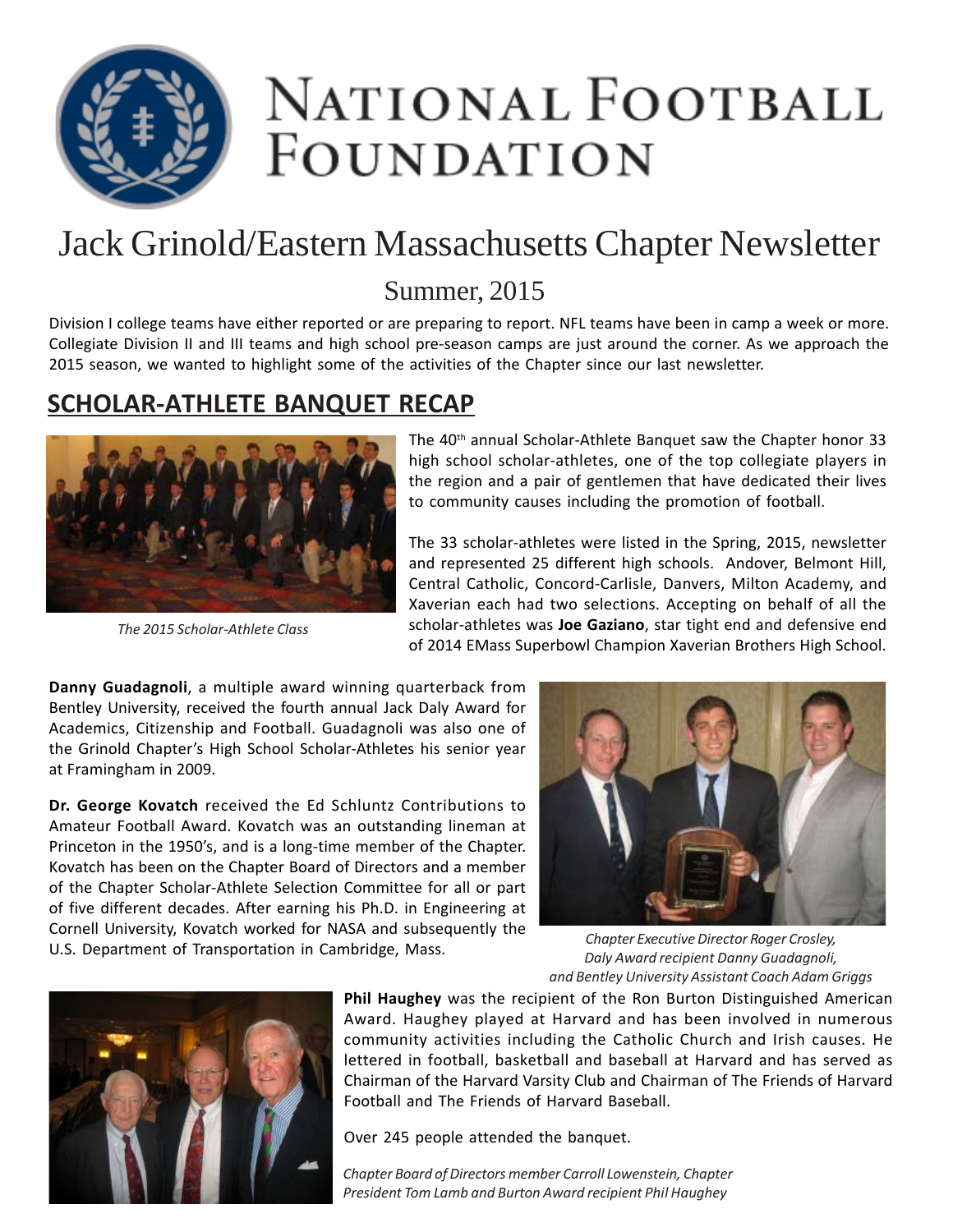#### **JOE GAZIANO NOMINATED FOR NFF SCHOLAR-ATHLETE AWARD**



J*oe Gaziano of Xaverian Brothers High School and Northwestern University*

Our Chapter has been very fortunate over the past several years to have two of our scholarathletes selected as one of the four national scholar-athletes that is honored annually by the NFF at its awards extravaganza at the Waldorf Astoria Hotel in New York City each December. In 2011 Chelsea High School alumnus and current Princeton University wide receiver **Matt Costello** was picked, and in 2013 Matt's current teammate, former Barnstable High quarterback and valedictorian, **Nick Peabody** was honored.

This year the Chapter's nominee is **Joe Gaziano.** Joe played tight end and defensive end at Xaverian Brothers High School. With a list of honors as long as a football field, Joe accepted a full scholarship offer at Northwestern University, where he has already completed a summer academic session prior to the start of pre-season camp.

The four recipients of the national scholar-athlete award will be released in October.

#### **HAUGHEY AND O'LEARY JOIN BOARD**



**Phil Haughey** and **JIm O'Leary**, have agreed to serve on the Jack Grinold/ Eastern Massachusetts Chapter Board of Directors. Phil was the 2015 Ron Burton Distinguished American Award recipient from the Chapter and Jim is the head football and basketball coach at The Governor's Academy (formerly known as Governor Dummer Academy) in Byfield, Mass.





*Phil Haughey Jim O'Leary*

#### **SUMMER EXECUTIVE BOARD MEETING**

The Jack Grinold Chapter Executive Committee met in late July with a number of items on the docket. The biggest of which is that the Chapter will sponsor the weekly and seasonal Gold Helmet Awards presented by the New England Football Writers., The Gold Helmet signifies the best performances by football players from New England colleges in the College (Divisions II and III) and University (Division I FBS and FCS) Divisions each week. The weekly awards are presented at the NEFW luncheons held every Wednesday from the week after Labor Day to the week prior to the Harvard-Yale game. The seasonal awards are presented at the NEFW Captains and Awards Banquet in December.



The group reviewed the Scholar-Athlete Banquet held in May. The Chapter is so pleased with the venue, we have contracted with the Boston-Newton Marriott to host our banquet again next May 15. One minor change will take place, the reception and dinner will each be moved up an hour with the reception beginning at 5:00PM and the dinner at 6:00. Banquet Chairman **Jim Seavey** is to be commended for his all his work on the event.

There was also much discussion of the annual Coaches Clinic. Board members **Barry Gallup**, **Steve Addazio** and **Brad Bates** at Boston College could not be more gracious hosts. Clinic Chairman **Charlie Stevenson** reported on the record setting attendance at the event that was booked to capacity. The Chapter welcomed two corporate partners to the Clinic with The Massachusetts High School Football Coaches Association and Championship Award Guys each taking part. Due to the fact that many of the ordered box lunches went uneaten over the past several years, the Executive Committee voted to discontinue serving lunch at the Clinic. Coffee and donuts will continue to be served.

The recipients of the Ed Schluntz Contributions to Amateur Football Award and the Ron Burton Distinguished American Award were selected. The names of the honorees will be made public following the Board of Directors Meeting in December.